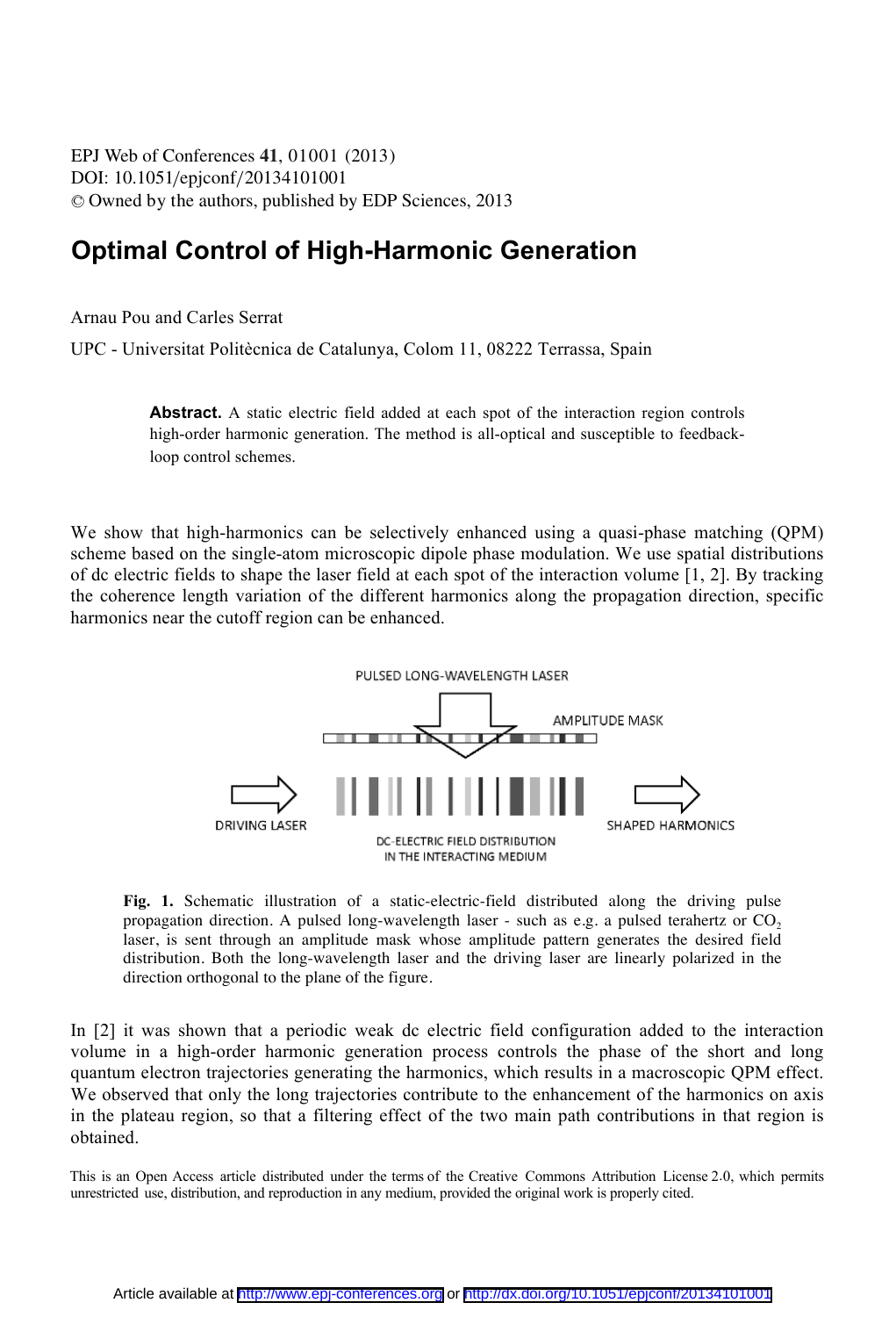## EPJ Web of Conferences

The results commented above have been optimized in the present contribution by tracking the change of the coherence length of different harmonics along the propagation direction. We have considered a laser pulse linearly polarized with Gaussian temporal and spatial distributions of 5 fs and 40 µm diameter of focus (FWHM), and central wavelength of 800 nm, which propagates in a capillary filled with neon at 20 mbar. In Figure 2 (a) we show the coherence lengths of the harmonics which have been averaged along a propagation of  $z = 2$  mm. Near the cutoff region (≃  $140 - 160$  eV) the mean value tends in this case to  $\simeq 11.2$  um.



**Fig. 2.** (a) Averaged coherence length for a propagation of z=2 mm. (b) Coherence length for some harmonics along propagation together with different fits (red lines).

The variation of the coherence length of some harmonics along the propagation direction is shown in Figure 2 (b). Its behavior can be fitted with a linear regression for the harmonics in the plateau region and with a sinusoid for the harmonics near the cutoff [red lines in Figure 2 (b)]. Indeed, we observe that the evolution of the coherence length along propagation becomes progressively oscillatory as the harmonics enter the cutoff region. Also, we observe that it tends to increase in average along the propagation direction, as shown by the positive slope of the different fits. By tracking this specific coherence length variation with the appropriate dc electric field spatial distribution we demonstrate that different regions of the harmonic spectrum can be selectively enhanced.

In the simulations shown in Figure 3, we have considered a dc electric field pattern with a spatial periodicity along the propagation direction that matches the linear fits obtained for several harmonics. In this case the ratio between the dc electric field and the driving pulse peak amplitude is  $\beta = 0.0075$ , and we have considered a propagation such as  $z = 2$  mm. The black line shows the enhancement obtained with constant spatial dc electric field periodicity.



**Fig. 3.** Tuning of the enhanced region by using a linear fit.